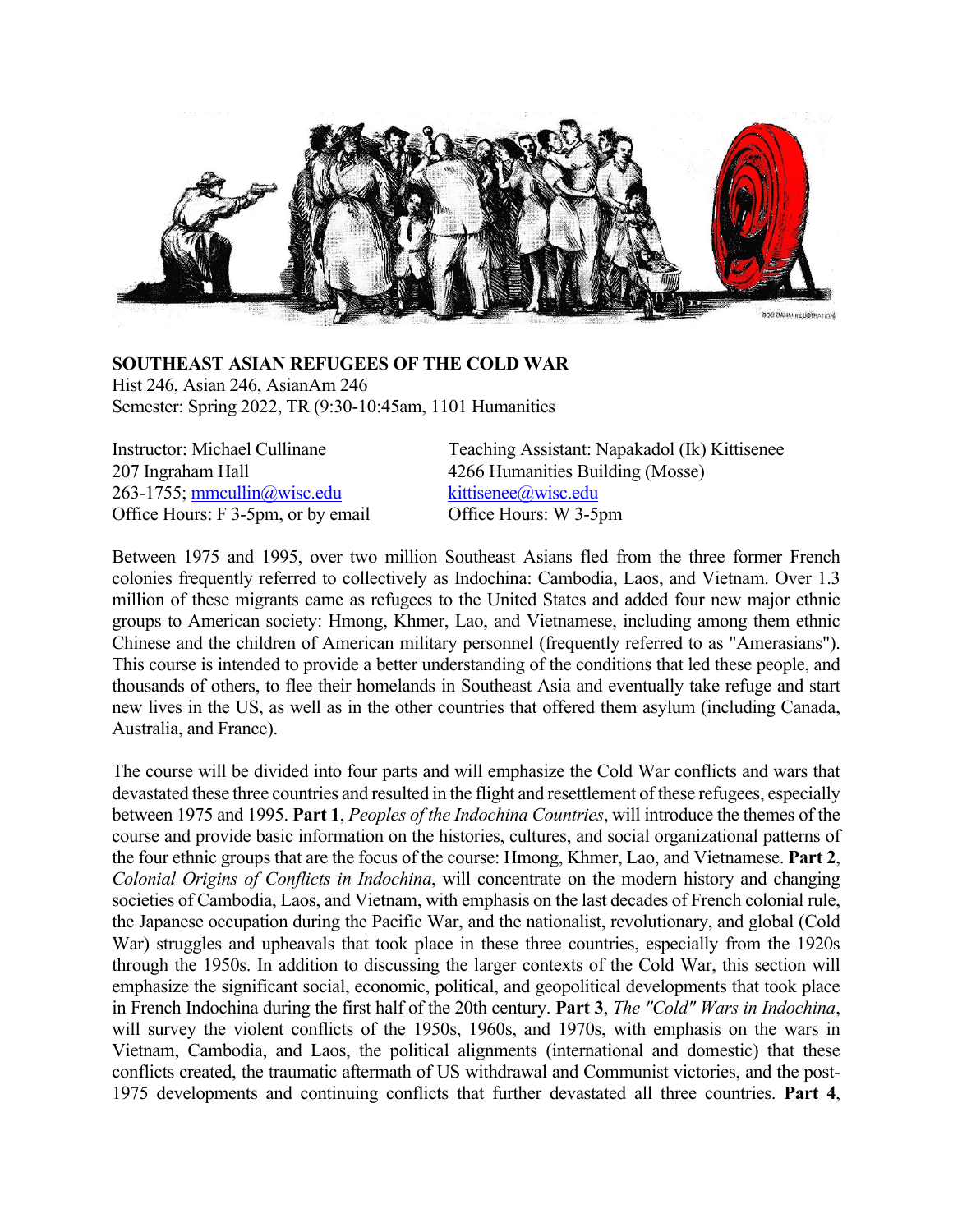*Disorderly Departures: Refugees and Migrants*, will concentrate on the flight of thousands of people from Vietnam, Cambodia, and Laos from 1975 to the mid-1990s. It will attempt to describe and analyze the mass exodus of refugees and migrants and the global efforts to facilitate their survival and resettlement. Lectures and readings will concentrate on the reasons for seeking asylum (or continued resistance), the chaos and hardship of the escape, the difficult realities of camp life, and the mechanisms of resettlement in the US. This section will also explore some aspects of the early resettlement experiences of refugees and migrants in US, with particular attention to the period up to the mid-1990s.

The content of the course will be presented through lectures and discussion sections, electronically accessible readings, and film/video documentaries. All the course lectures, readings, and films, as indicated, will be available on Canvas.

In addition to the exams, students will also be required to read and submit a written report on one memoir, family history or refugee narrative to be selected from the list of choices (see below). These books will all be made available on Canvas.

Grades in this course will be based on the following criteria (see attached sheets for explanations of examinations and the writing project):

**1)** 60%: three examinations (10%, 25%, 25%):

- **\*** all three are take-home exams (see attached exam schedule & coverage)
- **\*** 1st exam: Feb 10; 2nd exam: April 5; 3rd exam (final): May 5
- **2)** 20%: report on memoir/family history; due: April 26, OR BEFORE
- **3)** 20%: attendance and participation in discussion section (criteria defined in section)

Learning Goals: by the end of the course, students should be able:

- \* to demonstrate knowledge of the modern history and the refugee crisis (1975-95) of three Southeast Asian countries: Vietnam, Cambodia, and Laos
- \* to analyze the information presented within a comparative and interdisciplinary framework
- \* to develop more effective oral and written skills

Note to Students: This course meets as a group for 4 hours per week and carries the expectation that you will spend an average of 2 hours outside of class for every hour in the classroom. As such, please plan to allot an average of 8 hours a week for reading, writing, and preparing for discussions, and/or for studying for exams.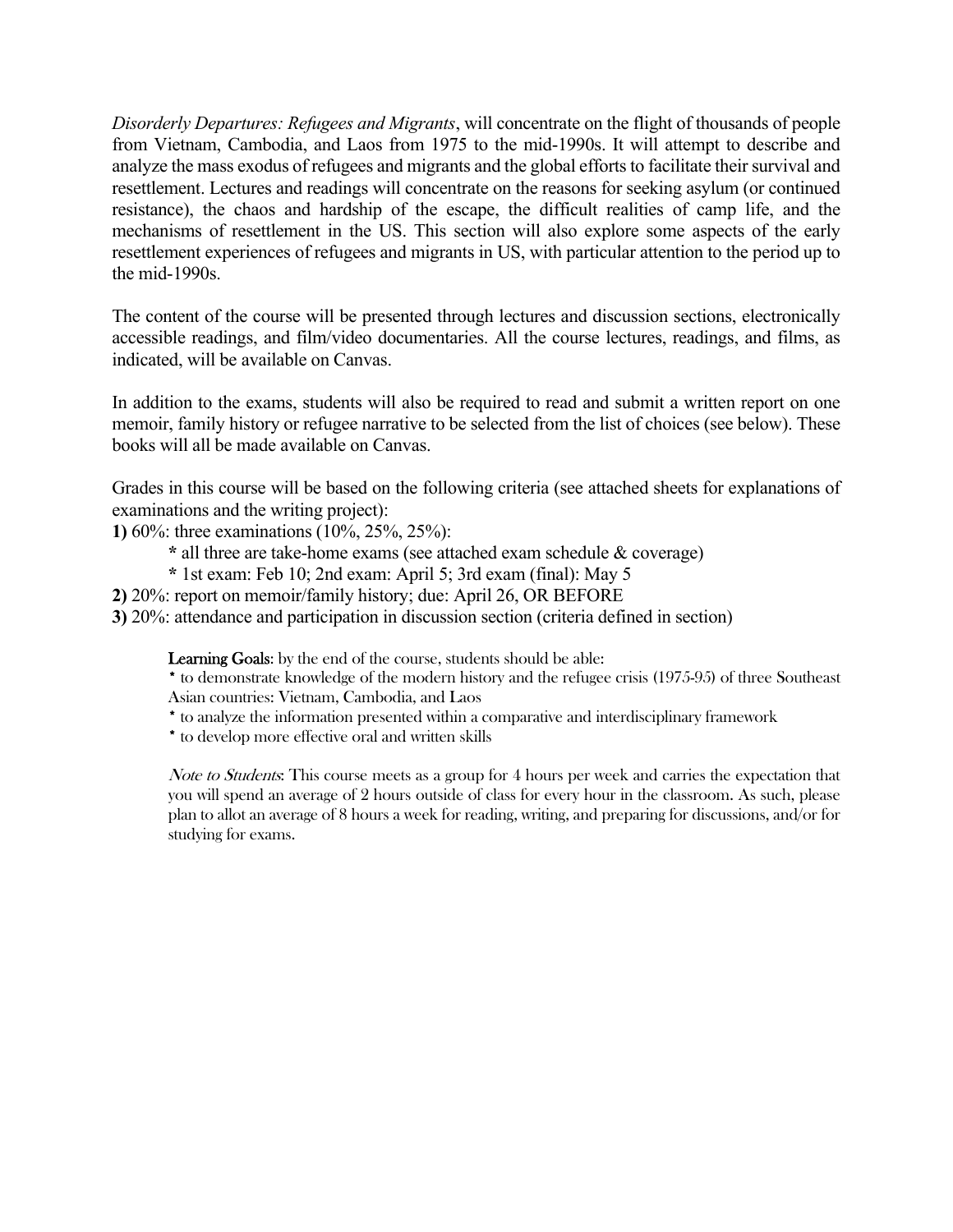#### SOUTHEAST ASIAN REFUGEES OF THE COLD WAR SPRING 2022

# INTRODUCTION

**LECTURE 01: Clarifying Some Terms & Mapping the Road Ahead** (January 25)

> The view from: *King of the Hill* Hank Hill bids farewell to the Souphanousaphon family: "Ya'll come back now: that's Texan for *sayonara*!"

### **LECTURE 02: COMMUNISM & THE COLD WAR: AN OVERVIEW**

(January 27 & February 1)

### **REQUIRED READING**

**\*** M.P. Leffler, "Assuming Hegemony, 1947-1950" in *The Specter of Communism* (New York, 1994): 64-96. **\*** O.A. Westad, "Introduction" and "Creating the Third World" in *The Global Cold War* (Cambridge, 2005): 1-3, 110-119; 152-157.

# **PART 1: PEOPLES OF THE INDOCHINA COUNTRIES**

### **LECTURE 03: Vietnamese, Cambodians, Lao, and Hmong**

(February 3, 8, & 10)

### **Vietnam & Its People: The Vietnamese**

### **REQUIRED READING**

**\*** F.M. LeBar, et al., "Viet-Muong: Vietnamese" in *Ethnic Groups in Mainland Southeast Asia* (HRAF, 1964): 161-171. **\*** N. Kibria, *Family Tightrope: The Changing Lives of Vietnamese Americans* (Princeton, 1993): 38-64

### **Cambodia & Its People: The Khmer**

### **REQUIRED READING**

**\*** M. Ebihara, "Mon-Khmer" and "Lowland Groups: Khmer" in *Ethnic Groups in Mainland Southeast Asia*, by F.M. LeBar, et al. (HRAF, 1964): 94-95, 98-105.

**\*** J. Hein, "Peoples: Khmer" in *Ethnic Origins: The Adaptation of Cambodian and Hmong Refugees in Four American Cities* (New York, 2006): 45-59.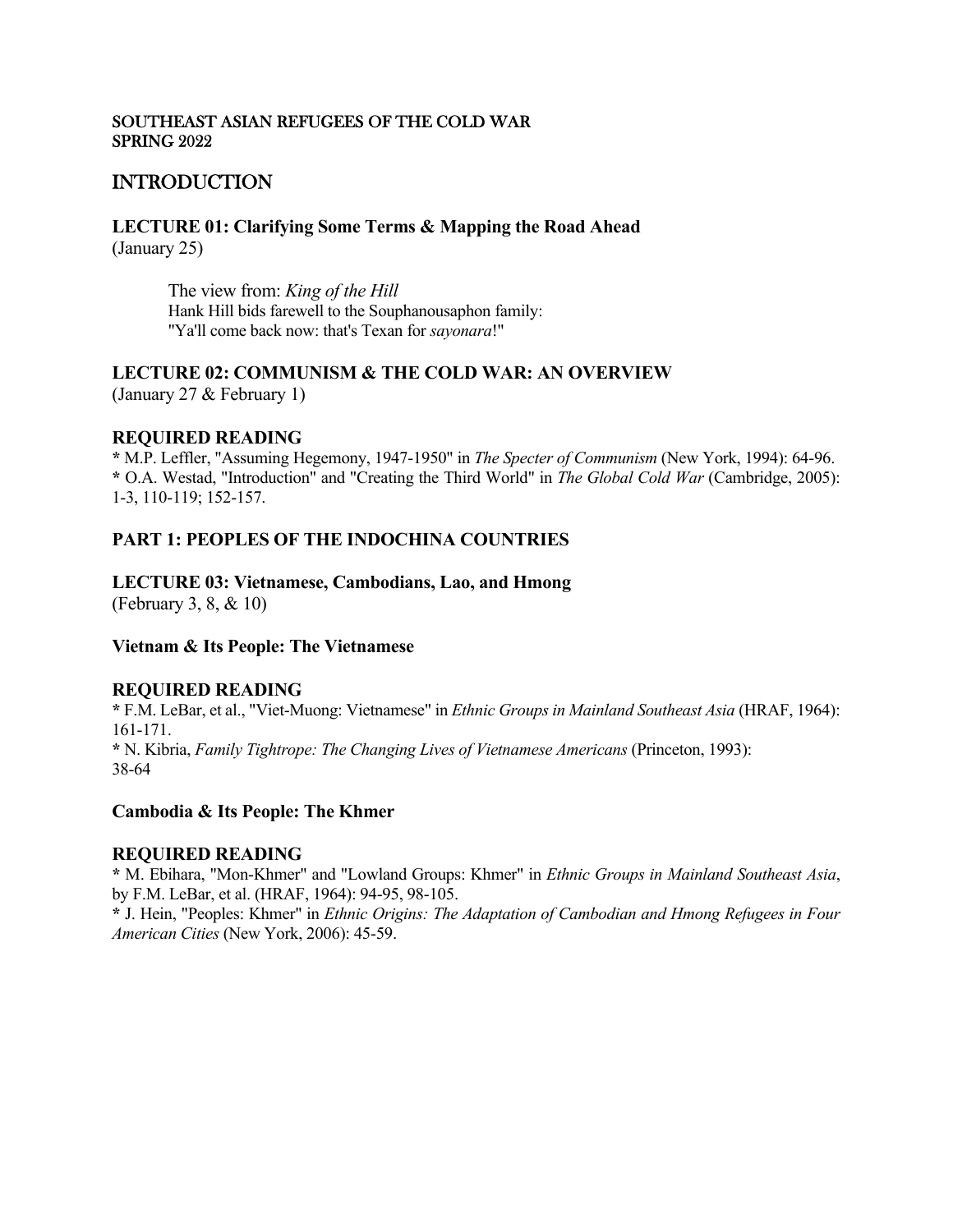### **Laos & Its People: The Lao & the Hmong**

### **REQUIRED READING**

**\*** "Social Systems" and "Lao" in *Laos: A Country Study*, ed. by D.P. Whitaker (Washington DC, 1971, 1985 ed): 39-50.

**\*** "Laotian Tai" [Lao] and "Miao Yao" [Hmong] in *Ethnic Groups in Mainland Southeast Asia*, by F.M. LeBar, et al. (HRAF, 1964): Hmong: 63-64, 72-77; Lao: 215-220.

**\*** J. Hein, "Peoples: Hmong" in *Ethnic Origins: The Adaptation of Cambodian and Hmong Refugees in Four American Cities* (NY, 2006): 60-75.

**REQUIRED VIEWING**: **\*** *Miao Year* (see list of films for content)

**FIRST EXAM** (10%): To be posted on Canvas on February 10 (Thursday) returned to Canvas by Feb 14 (Monday); required materials: content of Lectures 01-03, all readings, & one film.

# PART 2. COLONIAL ORIGINS OF CONFLICT IN INDOCHINA

#### **FOCUS ON INDOCHINA: From French Colonialism to Cold War Decolonization**

(1850s-1950s: French Conquest and Colonial Rule; Nationalism and Communism: Struggles for Liberation; Japanese Occupation; Toward Decolonization and the Start of Cold War Conflicts)

### **LECTURE 04: VIETNAM to 1954**

(February 15 & 17)

### **REQUIRED READING**:

**\*** N. Owen, ed. "Vietnam, 1885-1975: Colonialism, Communism, and Wars" in *Emergence of Modern Southeast Asia* (Honolulu, 2005): 335-349. **\*** W. Duiker. "Roots of Revolution" in *Vietnam: Nation and Revolution* (Boulder, 1983): 28-48.

**REQUIRED VIEWING**: **\*** *The Roots of War* (see list of films for content)

# **LECTURE 05: CAMBODIA to 1954**

(February 22)

### **REQUIRED READING**

**\*** N. Owen, ed. "Cambodia, 1884-1975" in *Emergence of Modern Southeast Asia* (Honolulu, 2005): 361-370.

### **LECTURE 06: LAOS to 1954**

(February 24 & March 1)

### **REQUIRED READING**

**\*** N. Owen, ed. "Laos to 1975" in *Emergence of Modern Southeast Asia* (Honolulu, 2005): 371-375.

**\*** G. Evans, *A Short History of Laos* (Crows Nest, NSW, 2002): 42-59, 70-92.

**\*** G. Barney, "The Meo of Xieng Khouang Province, Laos" in *Southeast Asian Tribes, Minorities, and Nations*, ed. by P. Kunstadter (Princeton, 1967): 271-294.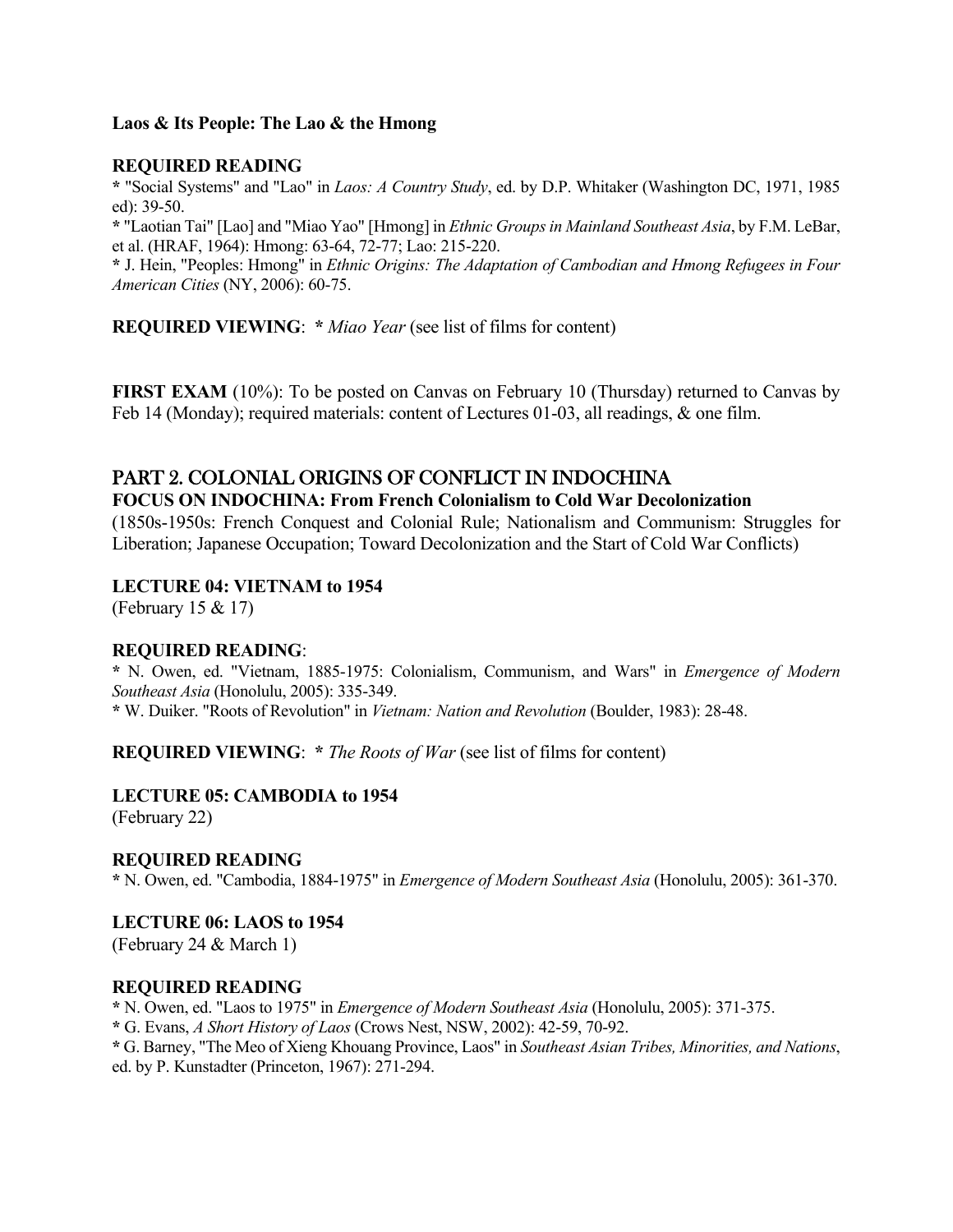# PART 3. THE "COLD" WARS IN INDOCHINA

## **FOCUS ON THE WARS IN VIETNAM, CAMBODIA, AND LAOS**

(1950s-1975: Communist-Led Revolutions for Independence; US, USSR, and PRC Involvements; Internal Political Upheavals; and Final Resolutions)

### **LECTURE 07: The Vietnam War -- The American War: to 1975**

(March 3 & 8)

### **REQUIRED READING**:

**\*** W. Duiker. "A Nation Divided" in *Vietnam: Nation and Revolution* (Boulder, CO, 1983): 49-70. **\*** W. Turley, "Of Lessons and Their Price" in *The Second Indochina War* (Lanham, MD, 2009): 237-263.

**REQUIRED VIEWING**: **\*** *America's Mandarin* (see list of films for content)

#### **LECTURE 08: Cambodia -- Drawn Reluctantly Into War: to 1975** (March 10)

### **REQUIRED READINGS**

**\*** D. Chandler, *A History of Cambodia* (Boulder, CO, 1996 edition): 191-208. **\*** N. Sihanouk, "Organizing Treachery" in *My War with the CIA* (New York, 1973): 36-48. **\*** W. Shawcross, "The Coup" in *Sideshow: Kissinger, Nixon and the Destruction of Cambodia* (New York, 1979): 112-127.

**REQUIRED VIEWING**: **\*** *Cambodia and Laos* (see film list for content)

### **\*\*\* SPRING BREAK: March 12 to March 19 \*\*\***

### **LECTURE 09: The Not So "Secret" War in Laos: to 1975**

(March 22 & 24)

### **REQUIRED READING**

**\*** G. Evans, *A Short History of Laos* (Crows Nest, 2002): 98-112; 120-133; 146-150; 165-175. **\*** M.N. Lee, "Epilogue" in *Dreams of the Hmong Kingdom*. Madison: University of Wisconsin Press, 2015: 302-312.

**\*** K. Quincy, "A Hmong War" and "Resistance" in *Hmong: History of a People* (Chenny, 1995 edition): 189- 215.

### **LECTURE 10: Post-War Wars & Conflicts in Indochina, 1975-1990**

(March 29 & 31, & April 5)

### **REQUIRED READING**:

**\*** D. Elliott, *The Third Indochina Conflict* (Boulder, 1981): 1-19.

**\*** D. Chandler, *A History of Cambodia* (Boulder, CO, 1996 edition): 209-235.

**\*** G. Evans, *A Short History of Laos* (Crows Nest, 2002): 176-191.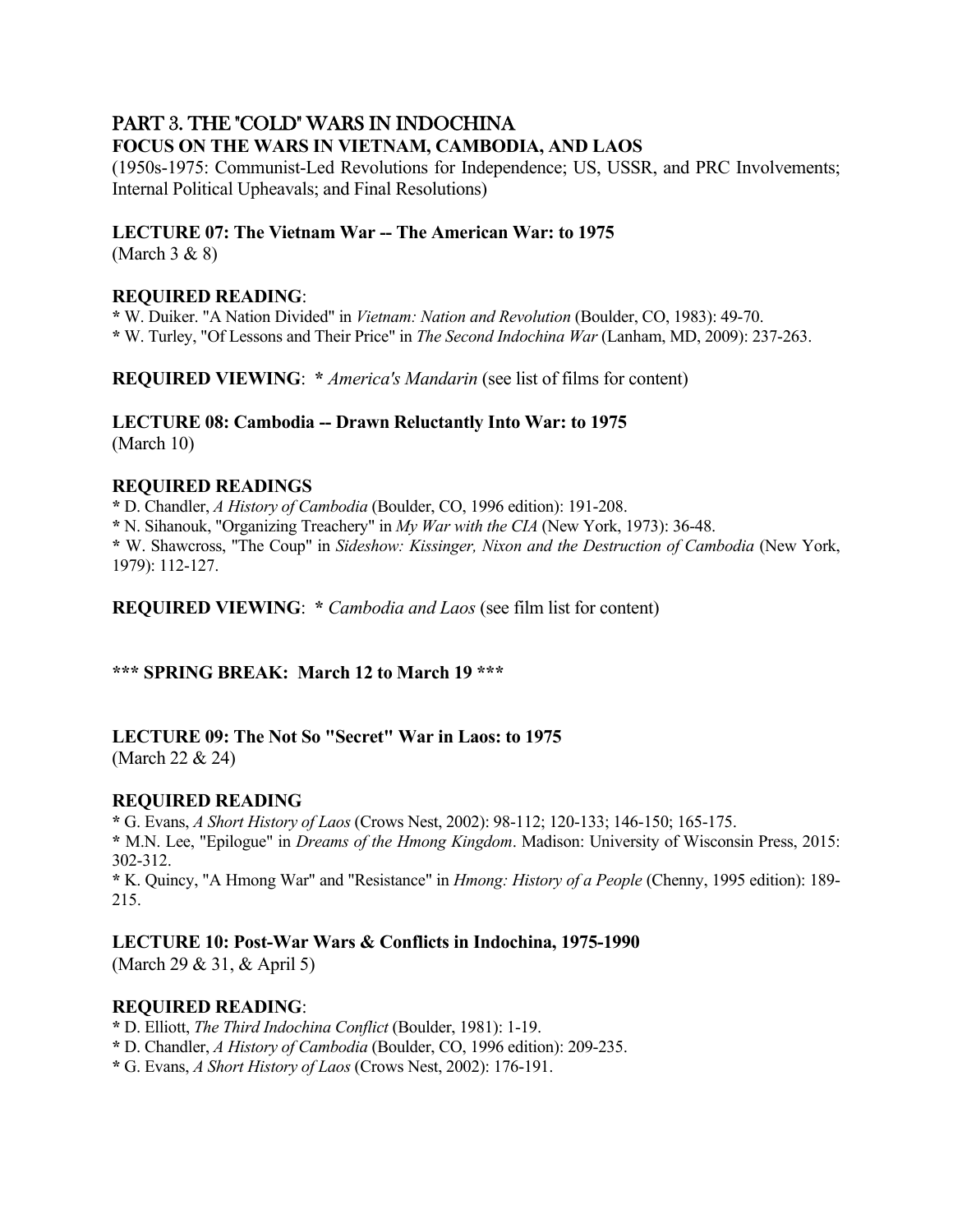**SECOND EXAM** (25%): To be posted on Canvas on April 5 (Tuesday); due back on Canvas by April 11 (Monday); required materials: content of Lectures 04-10, all readings, & required films.

# PART 4. DISORDERLY DEPARTURES: REFUGEES & MIGRANTS

**LECTURE 11: Managing Refugees: Global Responses to Regional Crisis** (April 7 & 12)

### **REQUIRED READING**

**\*** W. Robinson, *Terms of Refuge* (London, 1998), 10-38.

### **LECTURE 12: VIETNAM: Flight to Camps**

(April 14)

### **REQUIRED READING**

**\*** J. Freeman, *Changing Identities: Vietnamese Americans, 1975-1995* (Boston, 1995): 29-42. **\*** U.S. Committee for Refugees. *Vietnamese Boat People* (1984): 18-page pamphlet. **\*** J. Freeman, "Flight to Freedom" in *Hearts of Sorrow: Vietnamese-American Lives* (Stanford, 1989): 291- 302, 313-319, 343-349.

**REQUIRED VIEWING: \*** *Oh, Saigon* (see film list for content)

# **LECTURE 13: CAMBODIA: Flight to Camps**

(April 19)

### **REQUIRED READING**:

**\*** N. Smith-Hefner, *Khmer Americans* (Berkeley, 1999): 1-12.

**\*** S. Chan, *Survivors: Cambodian Refugees in the United States* (Urbana, IL, 2004): 39-80.

**\*** U. Welaratna, *Beyond the Killing Fields* (Stanford, 1993): 165-195.

**REQUIRED VIEWING**: **\*** *Refugee* (see film list for contents)  **\*** *Cambodian Doughnut Dreams* (see film list for contents)

### **LECTURE 14: LAOS: Flight to Camps**

(April 21)

#### **REQUIRED READING**:

**\*** U.S. Committee for Refugees. *Refugees from Laos: In Harm's Way* (July 1986): 24-page pamphlet.

- **\*** P. Van Esterik, *Taking Refuge: Lao Buddhists in North America* (Tempe, AZ, 1992): 11-32.
- **\*** A. Fadiman, "Flight" in *The Spirit Catches You and You Fall Down* (New York, 1997), 154-170.
- **\*** L. Long, *Ban Vinai: The Refugee Camp* (NY, 1993): 31-72.
- **\*** S. Chan, *Hmong Means Free: Life in Laos and America* (Philadelphia, 1994): 42-60.
- **\*** T. Pfaff, *Hmong in America: Journey from a Secret War* (Eau Claire, 1995): 49-63.

**REQUIRED VIEWING**: **\*** *Becoming American* (see film list for contents)  **\*** *Betrayal* (see film list for contents)